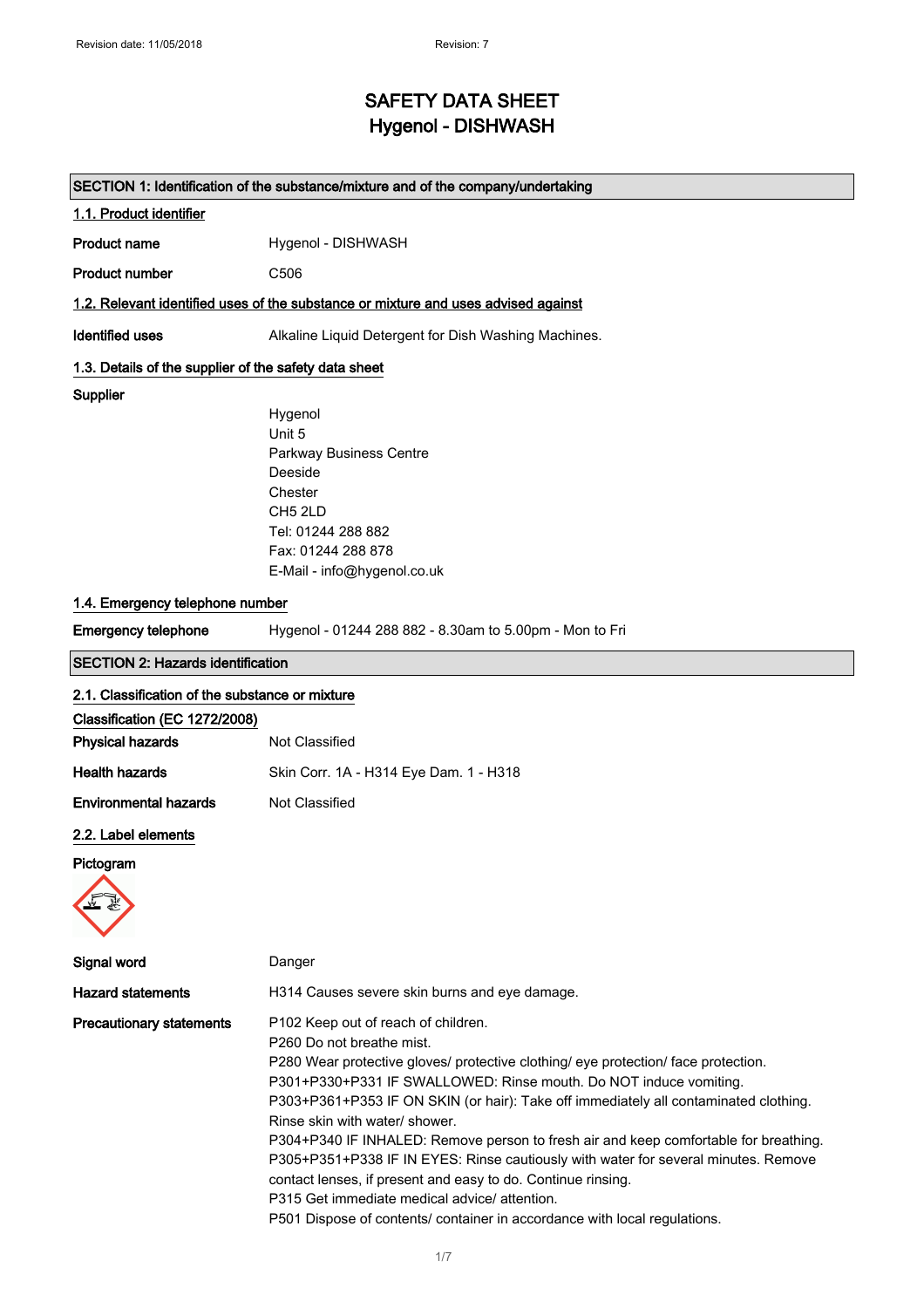Contains SODIUM HYDROXIDE

#### 2.3. Other hazards

This product does not contain any substances classified as PBT or vPvB.

### SECTION 3: Composition/information on ingredients

#### 3.2. Mixtures

### SODIUM HYDROXIDE 15-20% and 15-20% and 15-20% and 15-20% and 15-20% and 15-20% and 15-20% and 15-20% and 15-20

CAS number: 1310-73-2 EC number: 215-185-5 REACH registration number: 01- 2119457892-27-xxxx

Spec Conc Limits :- Skin Corr. 1A (H314) >= 5 %, Skin Corr. 1B (H314) >=2% <5 %, Skin Irrit. 2 (H315) >=0.5%<2%, Eye Irrit. 2 (H319) >=0.5% <2%

#### Classification

Met. Corr. 1 - H290 Skin Corr. 1A - H314 Eye Dam. 1 - H318

The Full Text for all R-Phrases and Hazard Statements are Displayed in Section 16.

#### SECTION 4: First aid measures

### 4.1. Description of first aid measures

| Inhalation                                                                      | Unlikely route of exposure as the product does not contain volatile substances. If spray/mist<br>has been inhaled, proceed as follows. Move affected person to fresh air and keep warm and<br>at rest in a position comfortable for breathing. |
|---------------------------------------------------------------------------------|------------------------------------------------------------------------------------------------------------------------------------------------------------------------------------------------------------------------------------------------|
| Ingestion                                                                       | Do not induce vomiting. Rinse mouth thoroughly with water. Give plenty of water to drink. Get<br>medical attention immediately.                                                                                                                |
| <b>Skin contact</b>                                                             | Wash with plenty of water. Get medical attention promptly if symptoms occur after washing.                                                                                                                                                     |
| Eye contact                                                                     | Rinse immediately with plenty of water. Remove any contact lenses and open eyelids wide<br>apart. Get medical attention immediately. Continue to rinse.                                                                                        |
| 4.2. Most important symptoms and effects, both acute and delayed                |                                                                                                                                                                                                                                                |
| <b>General information</b>                                                      | The severity of the symptoms described will vary dependent on the concentration and the<br>length of exposure.                                                                                                                                 |
| Inhalation                                                                      | Irritation of nose, throat and airway.                                                                                                                                                                                                         |
| Ingestion                                                                       | May cause chemical burns in mouth and throat.                                                                                                                                                                                                  |
| <b>Skin contact</b>                                                             | Burning pain and severe corrosive skin damage. May cause serious chemical burns to the<br>skin.                                                                                                                                                |
| Eye contact                                                                     | Severe irritation, burning and tearing. Prolonged contact causes serious eye and tissue<br>damage.                                                                                                                                             |
| 4.3. Indication of any immediate medical attention and special treatment needed |                                                                                                                                                                                                                                                |
| Notes for the doctor                                                            | Treat symptomatically.                                                                                                                                                                                                                         |
| <b>SECTION 5: Firefighting measures</b>                                         |                                                                                                                                                                                                                                                |

### 5.1. Extinguishing media

Suitable extinguishing media The product is not flammable. Use fire-extinguishing media suitable for the surrounding fire.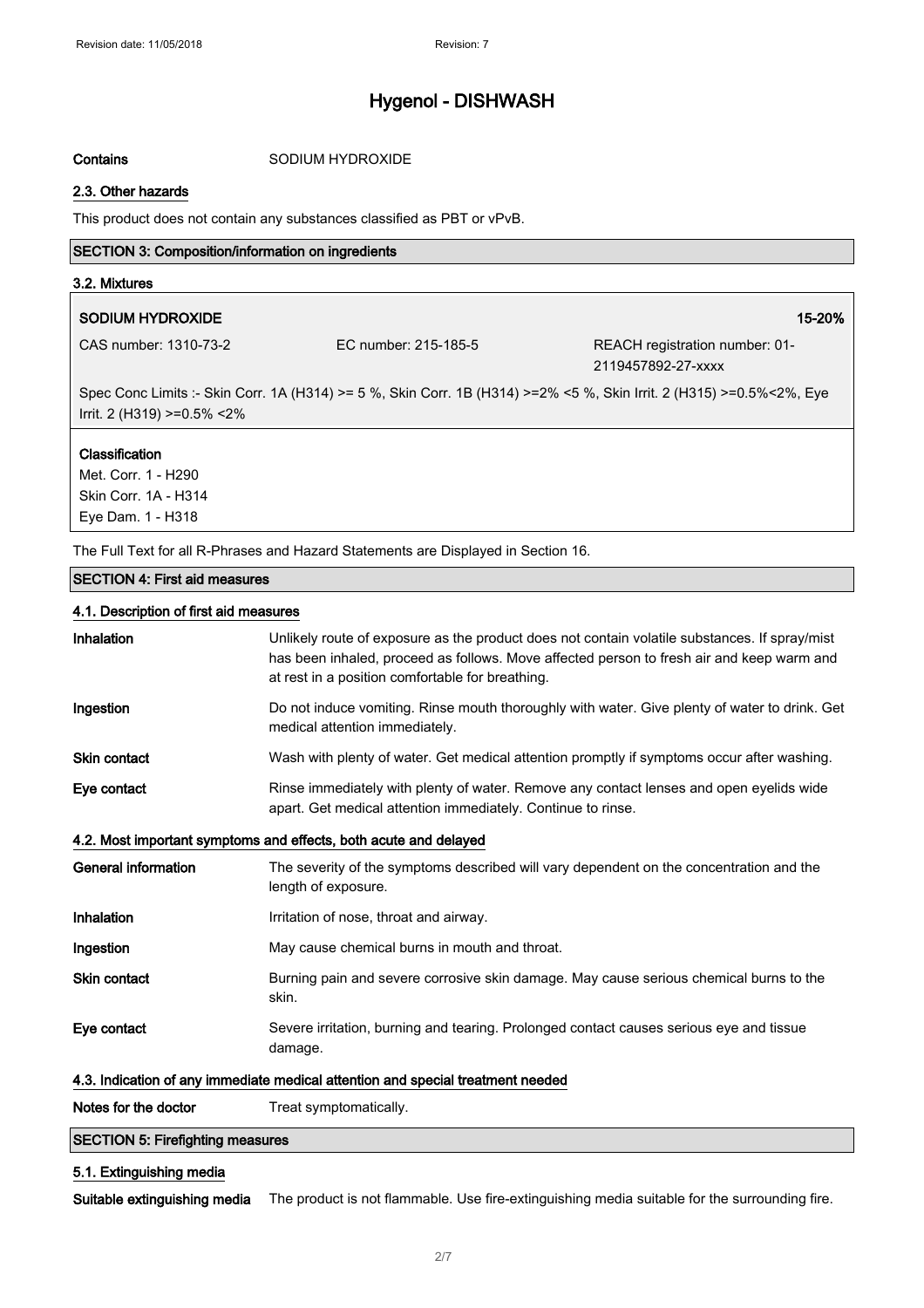| 5.2. Special hazards arising from the substance or mixture                  |                                                                                                                                                                                                                                              |
|-----------------------------------------------------------------------------|----------------------------------------------------------------------------------------------------------------------------------------------------------------------------------------------------------------------------------------------|
| Specific hazards                                                            | Thermal decomposition or combustion products may include the following substances:<br>Irritating gases or vapours.                                                                                                                           |
| 5.3. Advice for firefighters                                                |                                                                                                                                                                                                                                              |
| Special protective equipment<br>for firefighters                            | Wear positive-pressure self-contained breathing apparatus (SCBA) and appropriate protective<br>clothing.                                                                                                                                     |
| <b>SECTION 6: Accidental release measures</b>                               |                                                                                                                                                                                                                                              |
|                                                                             | 6.1. Personal precautions, protective equipment and emergency procedures                                                                                                                                                                     |
| <b>Personal precautions</b>                                                 | Wear protective clothing, gloves, eye and face protection. For personal protection, see<br>Section 8.                                                                                                                                        |
| 6.2. Environmental precautions                                              |                                                                                                                                                                                                                                              |
| <b>Environmental precautions</b>                                            | Spillages or uncontrolled discharges into watercourses must be reported immediately to the<br>Environmental Agency or other appropriate regulatory body.                                                                                     |
| 6.3. Methods and material for containment and cleaning up                   |                                                                                                                                                                                                                                              |
| Methods for cleaning up                                                     | Small Spillages: Flush away spillage with plenty of water. Large Spillages: Contain and<br>absorb spillage with sand, earth or other non-combustible material. Collect and place in<br>suitable waste disposal containers and seal securely. |
| 6.4. Reference to other sections                                            |                                                                                                                                                                                                                                              |
| Reference to other sections                                                 | For personal protection, see Section 8.                                                                                                                                                                                                      |
| <b>SECTION 7: Handling and storage</b>                                      |                                                                                                                                                                                                                                              |
| 7.1. Precautions for safe handling                                          |                                                                                                                                                                                                                                              |
| <b>Usage precautions</b>                                                    | Wear protective clothing, gloves, eye and face protection.                                                                                                                                                                                   |
|                                                                             | 7.2. Conditions for safe storage, including any incompatibilities                                                                                                                                                                            |
| <b>Storage precautions</b>                                                  | Keep only in the original container in a cool, well-ventilated place. Store away from the<br>following materials: Oxidising materials.                                                                                                       |
| 7.3. Specific end use(s)                                                    |                                                                                                                                                                                                                                              |
| Specific end use(s)                                                         | The identified uses for this product are detailed in Section 1.2.                                                                                                                                                                            |
| Usage description                                                           | See Product Information Sheet & Label for detailed use of this product.                                                                                                                                                                      |
| <b>SECTION 8: Exposure Controls/personal protection</b>                     |                                                                                                                                                                                                                                              |
| 8.1. Control parameters<br>Occupational exposure limits<br>SODIUM HYDROXIDE |                                                                                                                                                                                                                                              |

Short-term exposure limit (15-minute): WEL 2 mg/m<sup>3</sup> WEL = Workplace Exposure Limit

### 8.2. Exposure controls

### Protective equipment

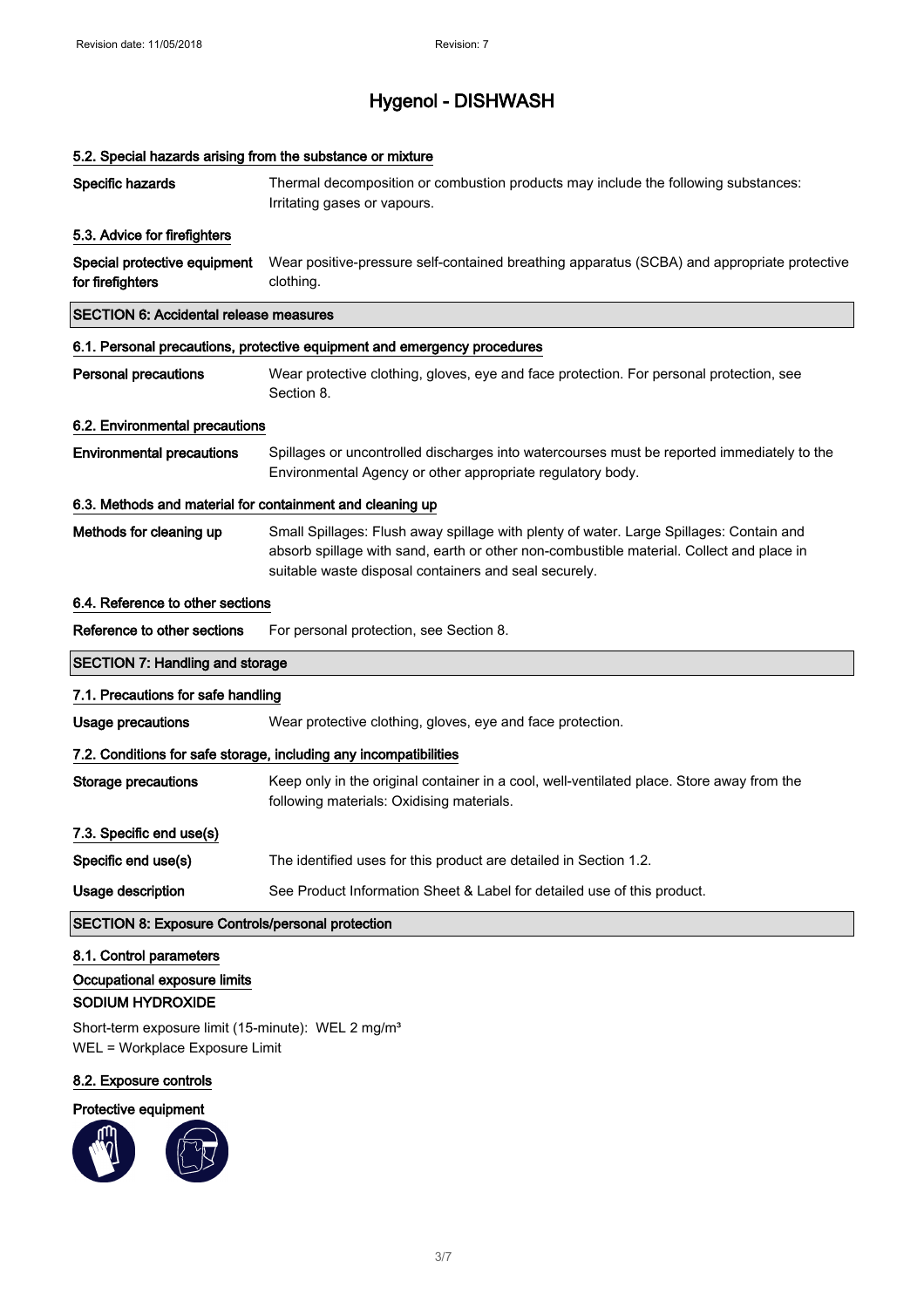| Appropriate engineering<br>controls                        | Not relevant.                                                                       |
|------------------------------------------------------------|-------------------------------------------------------------------------------------|
| Eye/face protection                                        | The following protection should be worn: Chemical splash goggles or face shield.    |
| Hand protection                                            | Wear protective gloves. (Household rubber gloves.)                                  |
| Other skin and body<br>protection                          | Wear suitable protective clothing as protection against splashing or contamination. |
| <b>Respiratory protection</b>                              | Respiratory protection not required.                                                |
| <b>SECTION 9: Physical and Chemical Properties</b>         |                                                                                     |
| 9.1. Information on basic physical and chemical properties |                                                                                     |
| Appearance                                                 | Liquid.                                                                             |
| Colour                                                     | Colourless. to Pale pink.                                                           |
| Odour                                                      | Characteristic.                                                                     |
| pH                                                         | pH (diluted solution): 11.60 @ 3ml / L                                              |
| <b>Melting point</b>                                       | $-2^{\circ}C$                                                                       |
| Initial boiling point and range                            | 102°C @ 760 mm Hg                                                                   |
| Flash point                                                | Boils without flashing.                                                             |
| <b>Relative density</b>                                    | 1.197 @ 20°C                                                                        |
| Solubility(ies)                                            | Soluble in water.                                                                   |
| 9.2. Other information                                     |                                                                                     |
| Other information                                          | None.                                                                               |
| <b>SECTION 10: Stability and reactivity</b>                |                                                                                     |
| 10.1. Reactivity                                           |                                                                                     |
| Reactivity                                                 | Reactions with the following materials may generate heat: Strong acids.             |
| 10.2. Chemical stability                                   |                                                                                     |
| <b>Stability</b>                                           | No particular stability concerns.                                                   |
| 10.3. Possibility of hazardous reactions                   |                                                                                     |
| Possibility of hazardous<br>reactions                      | See sections 10.1, 10.4 & 10.5                                                      |
| 10.4. Conditions to avoid                                  |                                                                                     |
| <b>Conditions to avoid</b>                                 | There are no known conditions that are likely to result in a hazardous situation.   |
| 10.5. Incompatible materials                               |                                                                                     |
| Materials to avoid                                         | Strong acids. Aluminium, Tin, Zinc and their alloys.                                |
| 10.6. Hazardous decomposition products                     |                                                                                     |
| Hazardous decomposition<br>products                        | No known hazardous decomposition products.                                          |
| <b>SECTION 11: Toxicological information</b>               |                                                                                     |
| 11.1. Information on toxicological effects                 |                                                                                     |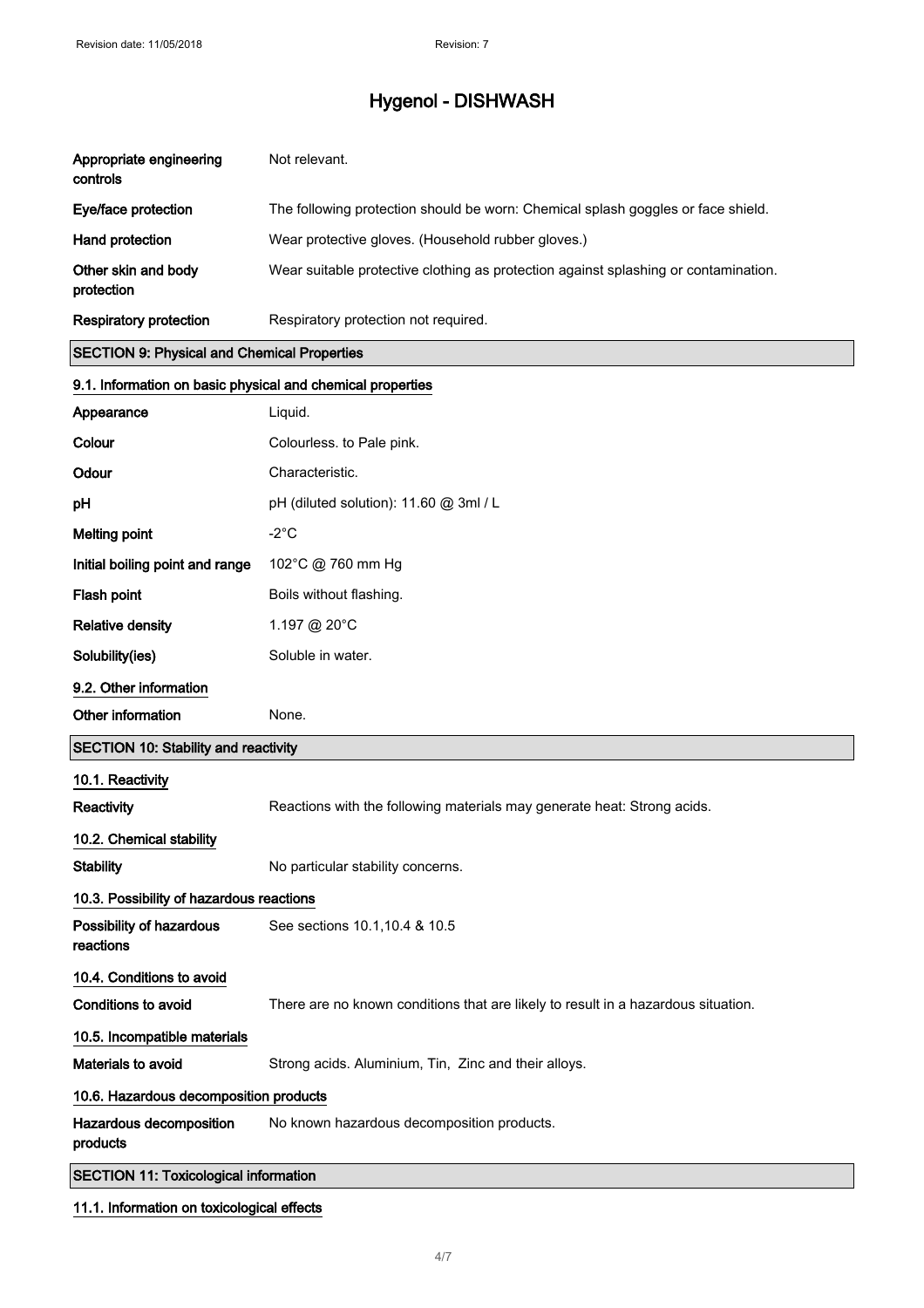# Hygenol - DISHWASH

| <b>Toxicological effects</b>               | We have not carried out any animal testing for this product. Any ATE figures quoted below are<br>from Toxicity Classifications that have been carried out using ATE (Acute Toxicity Estimate)<br>Calculation Method using LD50 or ATE figures provided by the Raw Material Manufacturer. |
|--------------------------------------------|------------------------------------------------------------------------------------------------------------------------------------------------------------------------------------------------------------------------------------------------------------------------------------------|
| <b>SECTION 12: Ecological Information</b>  |                                                                                                                                                                                                                                                                                          |
| Ecotoxicity                                | Potentially hazardous due to the alkalinity of the product.                                                                                                                                                                                                                              |
| 12.1. Toxicity                             |                                                                                                                                                                                                                                                                                          |
| <b>Toxicity</b>                            | We have not carried out any Aquatic testing, therefore we have no Aquatic Toxicity Data<br>specifically for this product. The Aquatic Toxicity Data, where provided by the raw material<br>manufacturer for ingredients with aquatic toxicity, can be made available on request.         |
| 12.2. Persistence and degradability        |                                                                                                                                                                                                                                                                                          |
| 12.3. Bioaccumulative potential            |                                                                                                                                                                                                                                                                                          |
| <b>Bioaccumulative potential</b>           | The product does not contain any substances expected to be bioaccumulating.                                                                                                                                                                                                              |
| 12.4. Mobility in soil                     |                                                                                                                                                                                                                                                                                          |
| <b>Mobility</b>                            | Not known.                                                                                                                                                                                                                                                                               |
| 12.5. Results of PBT and vPvB assessment   |                                                                                                                                                                                                                                                                                          |
| Results of PBT and vPvB<br>assessment      | This product does not contain any substances classified as PBT or vPvB.                                                                                                                                                                                                                  |
| 12.6. Other adverse effects                |                                                                                                                                                                                                                                                                                          |
| Other adverse effects                      | Not known.                                                                                                                                                                                                                                                                               |
| <b>SECTION 13: Disposal considerations</b> |                                                                                                                                                                                                                                                                                          |
| 13.1. Waste treatment methods              |                                                                                                                                                                                                                                                                                          |
| <b>Disposal methods</b>                    | Discharge used solutions to drain. Small amounts (less than 5 Litres) of unwanted product<br>may be flushed with water to sewer. Larger volumes must be sent for disposal as special<br>waste. Rinse out empty container with water and consign to normal waste.                         |
| <b>SECTION 14: Transport information</b>   |                                                                                                                                                                                                                                                                                          |
| 14.1. UN number                            |                                                                                                                                                                                                                                                                                          |
| UN No. (ADR/RID)                           | 1719                                                                                                                                                                                                                                                                                     |
| UN No. (IMDG)                              | 1719                                                                                                                                                                                                                                                                                     |
| UN No. (ICAO)                              | 1719                                                                                                                                                                                                                                                                                     |
| 14.2. UN proper shipping name              |                                                                                                                                                                                                                                                                                          |
| Proper shipping name<br>(ADR/RID)          | CAUSTIC ALKALI LIQUID, N.O.S. (sodium hydroxide solution)                                                                                                                                                                                                                                |
|                                            | Proper shipping name (IMDG) CAUSTIC ALKALI LIQUID, N.O.S. (sodium hydroxide solution)                                                                                                                                                                                                    |
|                                            | Proper shipping name (ICAO) CAUSTIC ALKALI LIQUID, N.O.S. (sodium hydroxide solution)                                                                                                                                                                                                    |
| 14.3. Transport hazard class(es)           |                                                                                                                                                                                                                                                                                          |
| <b>ADR/RID class</b>                       | Class 8: Corrosive substances.                                                                                                                                                                                                                                                           |
| <b>ADR/RID label</b>                       | 8                                                                                                                                                                                                                                                                                        |
| <b>IMDG class</b>                          | Class 8: Corrosive substances.                                                                                                                                                                                                                                                           |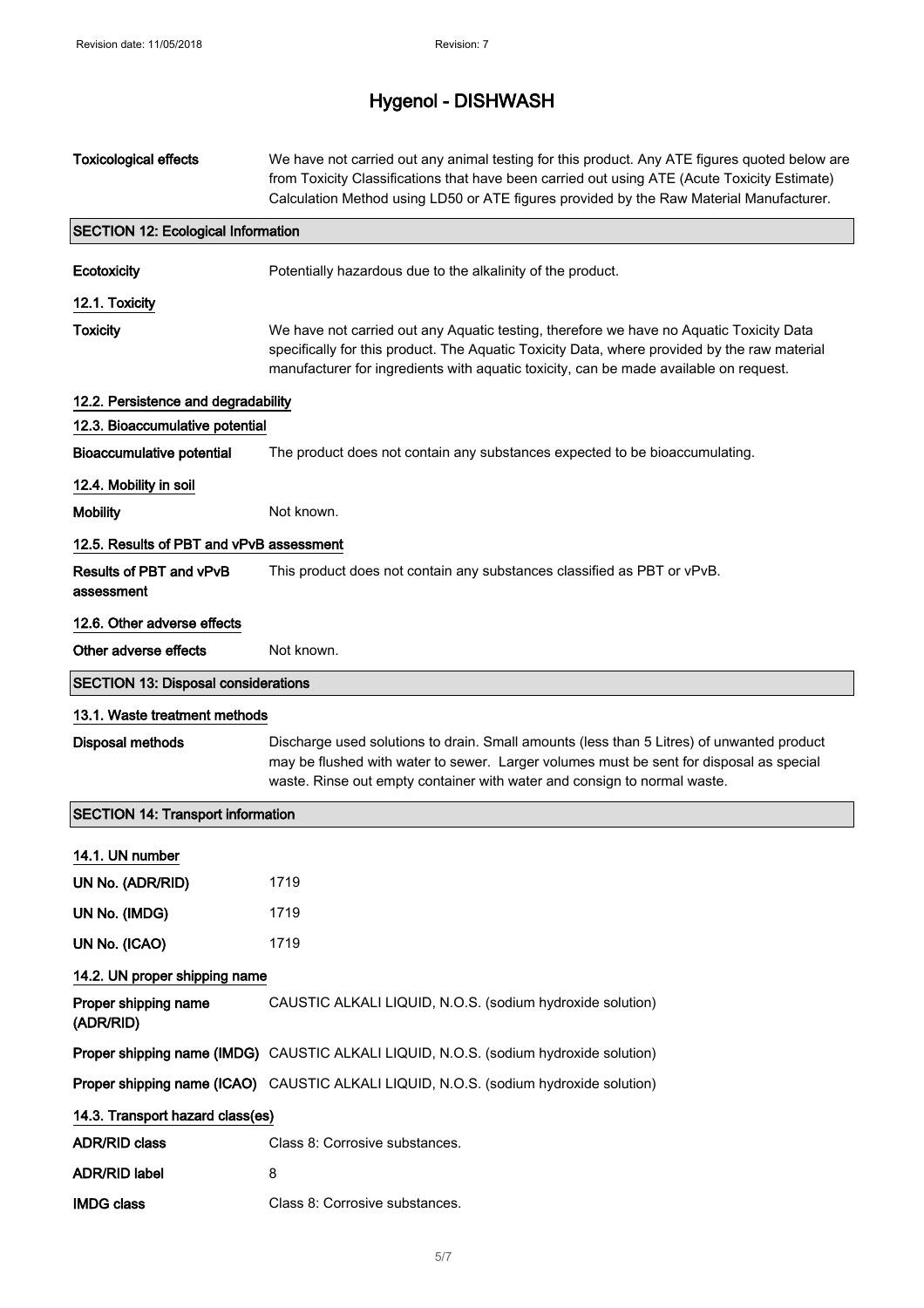| ICAO class/division                                                      | Class 8: Corrosive substances.                                       |
|--------------------------------------------------------------------------|----------------------------------------------------------------------|
| <b>Transport labels</b>                                                  |                                                                      |
|                                                                          |                                                                      |
| 14.4. Packing group                                                      |                                                                      |
| ADR/RID packing group                                                    | Ш                                                                    |
| <b>IMDG packing group</b>                                                | Ш                                                                    |
| ICAO packing group                                                       | $\mathsf{II}$                                                        |
| 14.5. Environmental hazards                                              |                                                                      |
| Environmentally hazardous substance/marine pollutant<br>No.              |                                                                      |
| 14.6. Special precautions for user                                       |                                                                      |
| <b>EmS</b>                                                               | F-A, S-B                                                             |
| <b>Tunnel restriction code</b>                                           | (E)                                                                  |
| 14.7. Transport in bulk according to Annex II of MARPOL and the IBC Code |                                                                      |
| Annex II of MARPOL 73/78<br>and the IBC Code                             | Transport in bulk according to Not relevant. for a packaged product. |
| <b>SECTION 15: Regulatory information</b>                                |                                                                      |

### 15.1. Safety, health and environmental regulations/legislation specific for the substance or mixture

| EU legislation | Safety Data Sheet prepared in accordance with REACH Commission Regulation (EU) No<br>2015/830 (which amends Regulation (EC) No 453/2010 & 1907/2006).<br>The product is as classified under GHS/CLP- Regulation (EC) No 1272/2008 classification,<br>labelling & packaging of substances & mixtures.<br>Ingredients are listed with classification under GHS/CLP - Regulation (EC) No 1272/2008 |
|----------------|-------------------------------------------------------------------------------------------------------------------------------------------------------------------------------------------------------------------------------------------------------------------------------------------------------------------------------------------------------------------------------------------------|
|                | classification, labelling & packaging of substances & mixtures.                                                                                                                                                                                                                                                                                                                                 |

### 15.2. Chemical safety assessment

No chemical safety assessment has been carried out as not applicable as this product is a mixture.

### SECTION 16: Other information

| Abbreviations and acronyms    | PBT: Persistent, Bioaccumulative and Toxic substance.                                  |
|-------------------------------|----------------------------------------------------------------------------------------|
| used in the safety data sheet | vPvB: Very Persistent and Very Bioaccumulative.                                        |
|                               | ATE: Acute Toxicity Estimate.                                                          |
|                               | ADR: European Agreement concerning the International Carriage of Dangerous Goods by    |
|                               | Road.                                                                                  |
|                               | IMDG: International Maritime Dangerous Goods.                                          |
|                               | ICAO-TI: Technical Instructions for the Safe Transport of Dangerous Goods by Air.      |
|                               | REACH: Registration, Evaluation, Authorisation and Restriction of Chemicals Regulation |
|                               | (EC) No 1907/2006.                                                                     |
|                               | GHS: Globally Harmonized System.                                                       |
|                               | Spec Conc Limits = Specific Concentration Limits.                                      |